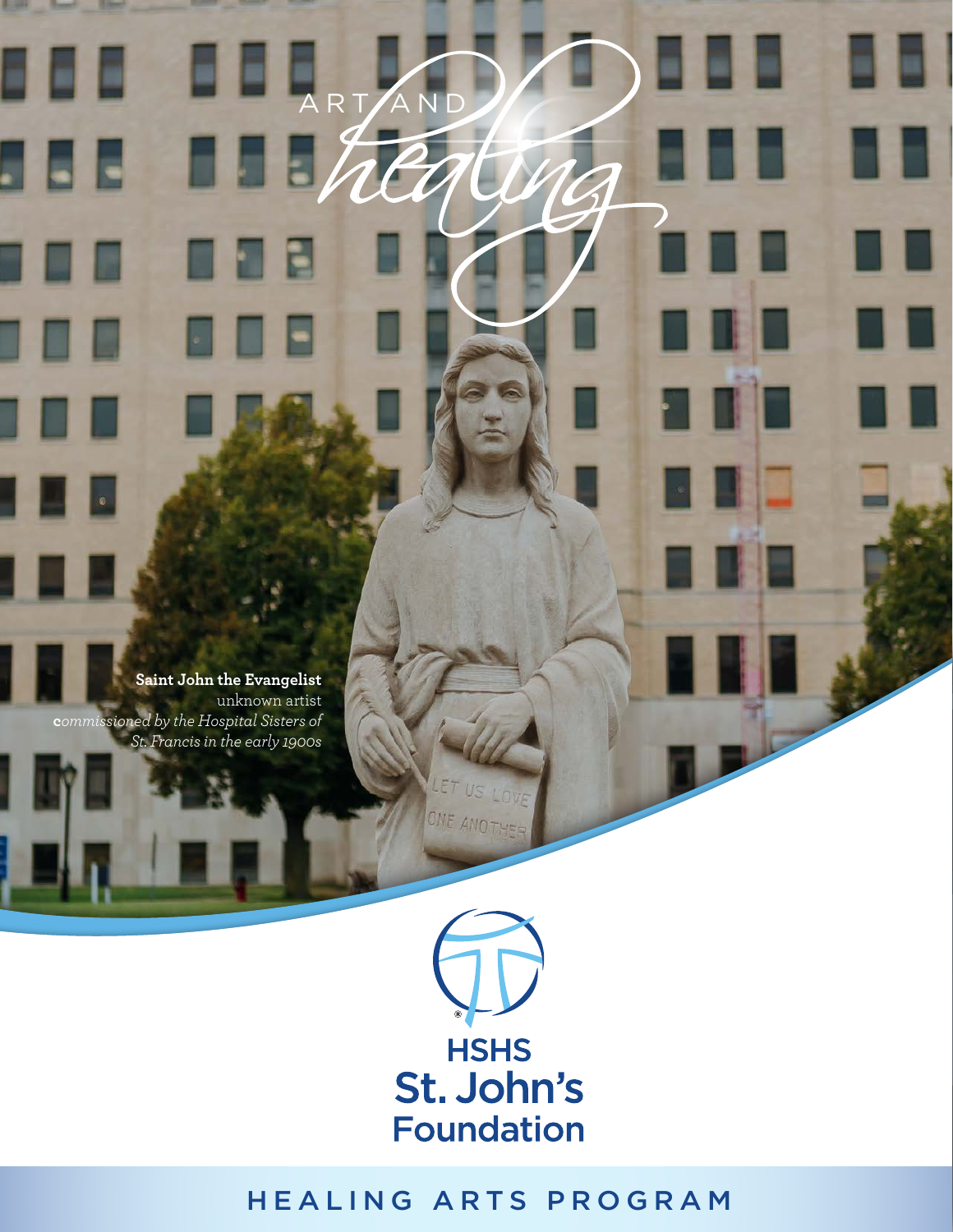### **Art should meet these established goals:**

- Quality of design, execution and framing
- Contributes to healing environment
- Increases patient satisfaction
- Strengthens brand awareness
- Enhances way finding
- Invites sensory stimulation
- Inspires social interaction and builds community
- Connects to place
- Relieves stress (calming, positive) • Creates a source of pride for staff and
- residents, boostS employee morale
- When possible is integrated into architecture
- Easily maintained
- Appropriate for diverse physical and cognitive abilities

Donate works of fine art to HSHS St. John's Hospital where they will be cared for, appreciated and make an impact in others' lives. Works displayed at HSHS St. John's Hospital follow a "healing" criteria and come to the hospital in many ways. Some are donated by the artist, others are pieces from home collections and others are purchases or commissions selected specifically for St. John's collection.

## Criteria for Accepting Gifts of Art

The art committee seeks work that is one-of-a-kind or part of any original series. Reproductions of original works of art are not considered eligible for acceptance. The proposed gift of art must contribute an aesthetic benefit to the art collection.

As a general rule, the Art Committee will identify work that fits within **evidence based art selection criteria:**

- **Waterscapes** (calm or non-turbulent water)
- **Landscapes** (with visual depth or open foreground, trees with broad canopy, Savannah landscapes, verdant vegetation or positive cultural artifacts)
- **Flowers** (familiar, healthy and fresh, in natural settings with open foreground),
- **Figurative art** (depicting emotionally positive faces, diverse and leisurely in nature)
- **Wildlife** (depicts healthy animals engaged in positive activities)
- **Color palettes** (calming, natural colors)

# Leave a legacy of fine art and support the healing ministry of HSHS St. John's Hospital.

#### **Process for reviewing and accepting gifts of art:**

**General Process:** Upon receipt of a Gift of Art Disclosure Form, the art committee may request to see and inspect the actual artwork and/or documents pertaining to the work of art. Upon finalizing its review and based on the goals and review criteria below, the panel will accept or reject the work of art.

**Sculpture:** Indoor and outdoor sculptures will be considered.

To reveal and embody Christ's healing love for all people through our high quality Franciscan health care ministry.

**Children's Hospital hallway mural** by Lisa Khoury







**Thorny Crown**





In Loving Memory of<br>Shirley Sankey